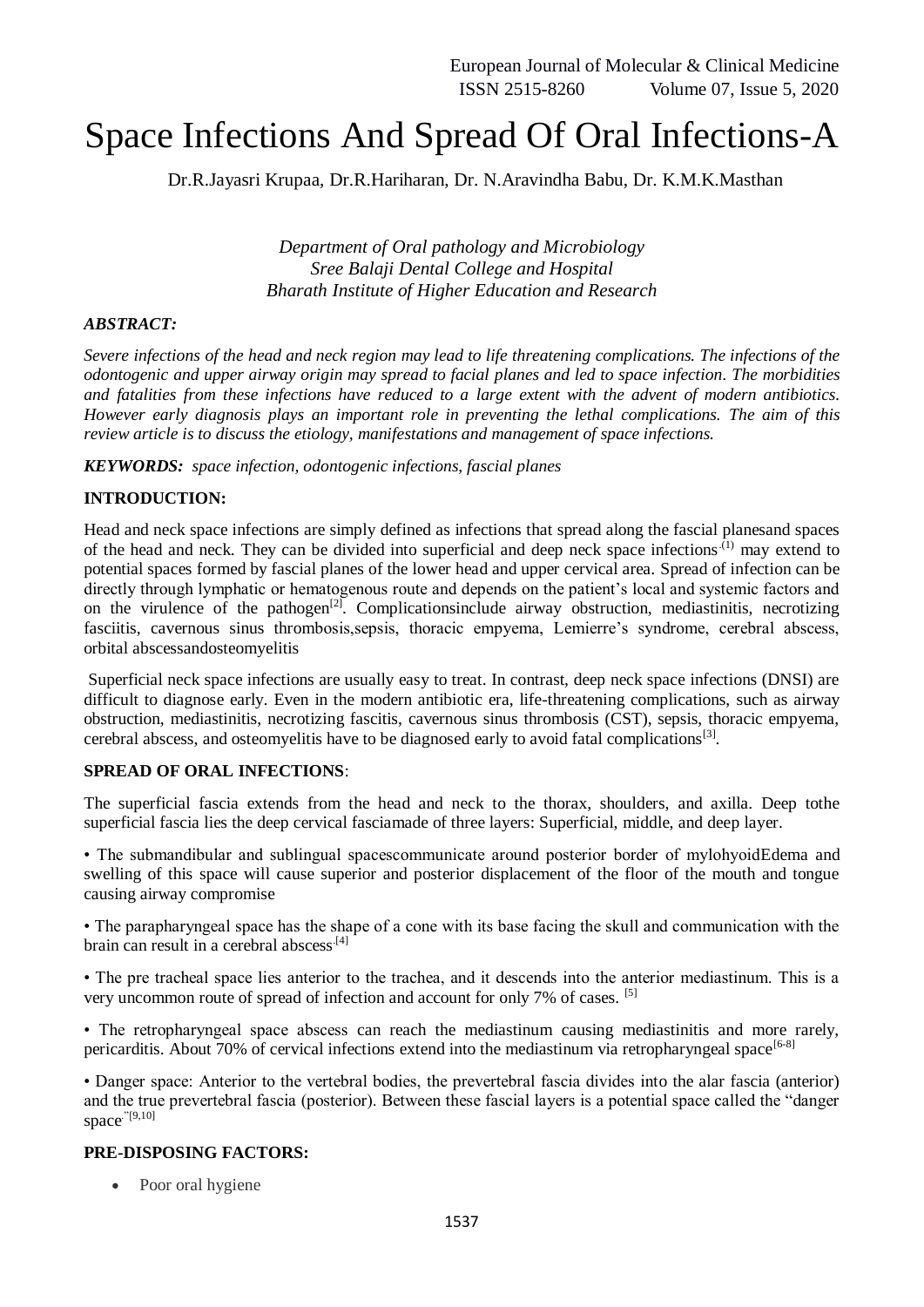- Advancing age
- Tobacco use
- Sugar-rich diet (dental caries)
- Hormonal effects, such as puberty, menstruation, and pregnancy (periodontal disease)
- Underlying systematic disease (i.e., diabetes mellitus, rheumatoid arthritis, steroids, neutropenia.

The predisposing factors for these infections are commonly the dental caries and periodontal infections that have extended beyond the alveolar bone to involve the fascial spaces around face and oral cavity. These infections tend to spread along planes of least resistance from the supporting structures of the affected tooth. In the maxilla, the alveolar bone is weakest on the buccal side throughout. In the mandible, the alveolar bone is weakest in the lingual aspect posteriorly affecting the molar teeth, and on the buccal side more anteriorly involving the incisors and canine teeth. Thus, location of the affected tooth predicts the route of spread and which orofacial spaces become infected.

# **SYMPTOMS AND FINDINGS**

Major symptoms include:

- antecedent toothache
- facial swelling and pain
- fever and chills
- halitosis
- bleeding gums with minor trauma

Prominent physical findings include:

- dental plaques, tooth decay (caries), gingivitis or periodontal pockets
- facial or neck swelling and tenderness
- inability to open the jaw (trismus)
- difficulty in swallowing (dysphagia)dyspnea with inspiratory stridor.

#### **ASSESSMENT OF PATIENTS WITH SEVERE ODONTOGENIC INFECTION:**

Assessment of patients with space infections should mainly focus on the complications such as airway compromise, the spaces involved, the precise etiology of the infection, and identifying sepsis symptoms which may develop if the infection is left untreated. The classic signs of space infections should be looked for in the cases. A sublingual space infection shows a sign of interfered articulation of sounds as the tongue gets elevated. A retropharyngeal or lateral pharyngeal space abscesscan result in muffling of the voice. An impending airwaycollapse should be suspected if the patient is sitting ina sniffing position, drooling, and the use of accessorymuscles of respiration. Pterygomandibular space or lateral pharyngeal spaceinfection can deviate the uvula to the opposite side. Patients with trismus and an interincisal openingof <30 mm correlates with difficulties in endotrachealintubation. $[11]$ 

#### **INVESTIGATIONS:**

An orthopantomogram is a useful radiograph inidentifying dental sources of infection.<sup>[12]</sup> An importantdiagnostic tool is a posteroanterior and lateral viewradiograph of the neck and chest. These can show gasin the tissues, loss of the normal cervical spine lordosis,and mediastinal widening.

MRI has been shown to be superior to CT in the initialevaluation of deep space infection, but may not bepractical in an emergency setting<sup>[13]</sup> Laboratory investigations will include blood investigations like blood count, serum glucose, electrolytes,coagulation screen, blood cultures, and an arterial bloodgas. If the pus is accessible it can be drained and sent for culture sensitivity $[14]$ .

### **CLINICAL MANIFESTATIONS OF SPECIFIC ODONTOGENIC OROFACIAL SPACE INFECTIONS**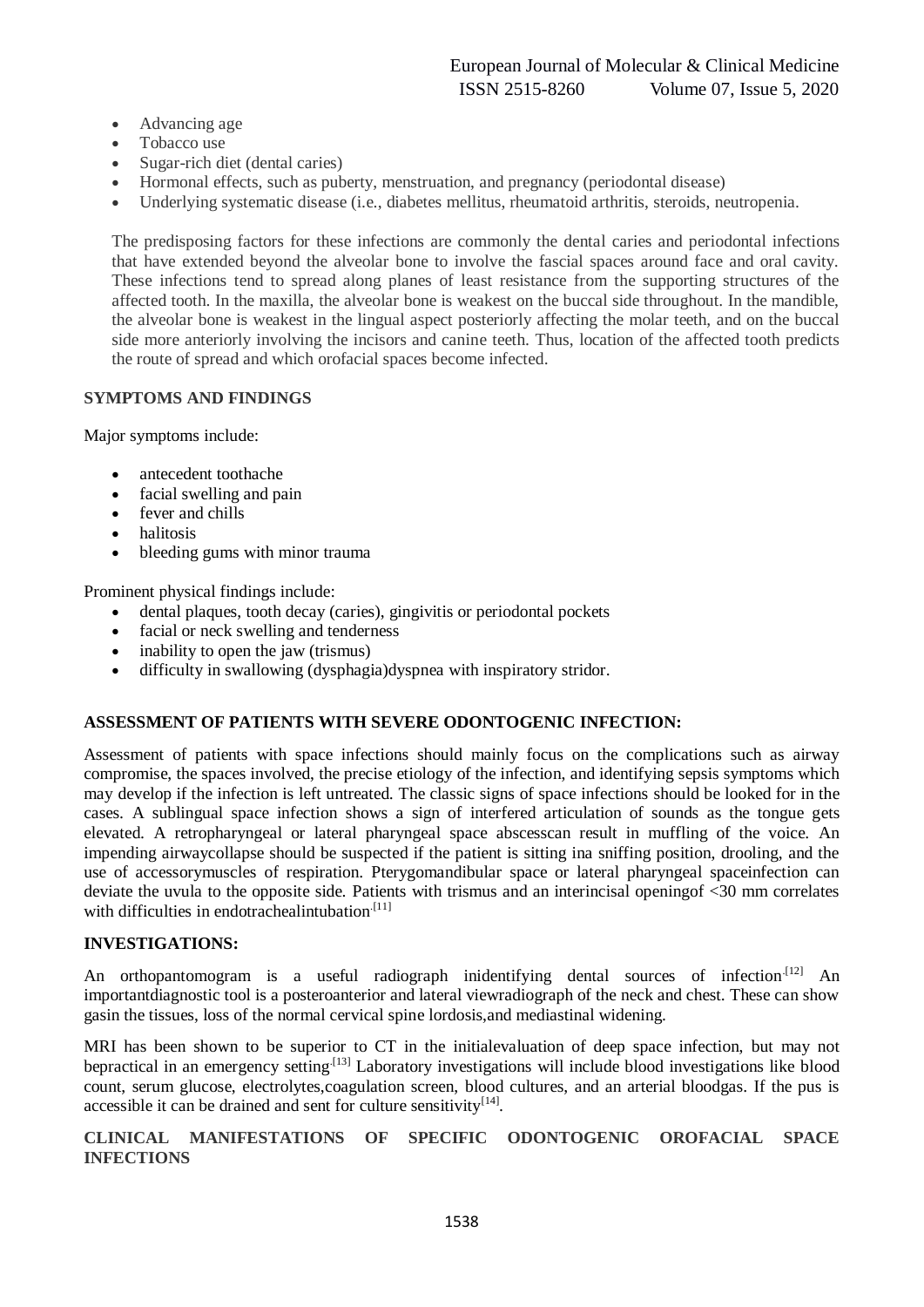The local anatomic barriers of bone, muscle, and fascia predetermine the routes of spread, extent, and clinical manifestations of many orofacial infections of odontogenic origin.

- If pus perforates through either the maxillary or mandibular buccal plate inside the attachment of the buccinator muscle, infection will be intraoral; if the perforation is outside this muscle attachment, infection will be extraoral. Thus, infection of the upper and lower molars, lower incisors, and lower canine teeth is often accompanied by extraoral manifestations.
- When a mandibular infection perforates lingually, it presents in the sublingual space if the apices of the involved teeth lie above the attachment of the mylohyoid muscle (e.g., mandibular incisor, canines, premolars, and first molars) and in the submandibular space if below the attachment of the muscle (e.g., the second and third molars)
- Other superficial odontogenic orofacial space infections include the buccal, submental, masticator, canine, and intratemporal spaces.

Unique clinical presentations of superficial odontogenic orofacial space infections include:

- **Buccal space infections** These arise primarily from mandibular or maxillary bicuspid or molar teeth, the apices of which lie outside of the buccinator muscle attachments. They are readily diagnosed because of marked cheek swelling but with minimal trismus or systemic symptoms.
- **Canine space infections** These originate from the maxillary incisors and canines and manifest as dramatic swelling of the upper lip, canine fossa, and frequently the periorbital tissues. Pain is usually moderate, and systemic signs are minimal. Occasionally, direct extension of infection into the adjoining antrum leads to purulent maxillary sinusitis.
- **Submental space infections** These originate from a mandibular incisor that perforates below the mentalis muscle. The chin appears grossly swollen and is firm and erythematous.
- **Masticator space infections** These infections typically originate from the third molar tooth to involve the masticator spaces consisting of the masseteric, pterygoid, and temporal space components.These spaces intercommunicate with each other, as well as the buccal and deeper peripharyngeal fascial spaces.
- The clinical hallmark of infection is trismus with pain in the area of the body or ramus of the mandible. Swelling may not be prominent since the infection is beneath large muscle masses. When present, swelling tends to be brawny and indurated, suggesting the possibility of cervicofacial actinomycosis or mandibular osteomyelitis.
- **Temporal space infections** These infections typically originate from the posterior maxillary molar teeth. Swelling may be limited to the preauricular region and an area over the zygomatic arch. As infection progresses, the cheek, eyelids, and whole side of the face may be involved. Infection may extend directly into the orbit via the inferior orbital fissure and produce proptosis, optic neuritis, and abducens nerve palsy.
- **Infratemporal space infections** An infratemporal space infection usually originates from the third maxillary molar tooth. Clinically, marked trismus and pain are present, but very little swelling is observed early in the course. Late manifestations are similar to those of temporal space infections, including extension into the orbit through the inferior orbital fissure. Infection may also extend internally to involve an area close to the lateral pharyngeal wall, resulting in dysphagia.

# **COMPLICATIONS OF SPACE INFECTIONS**:

#### **Respiratory Obstruction**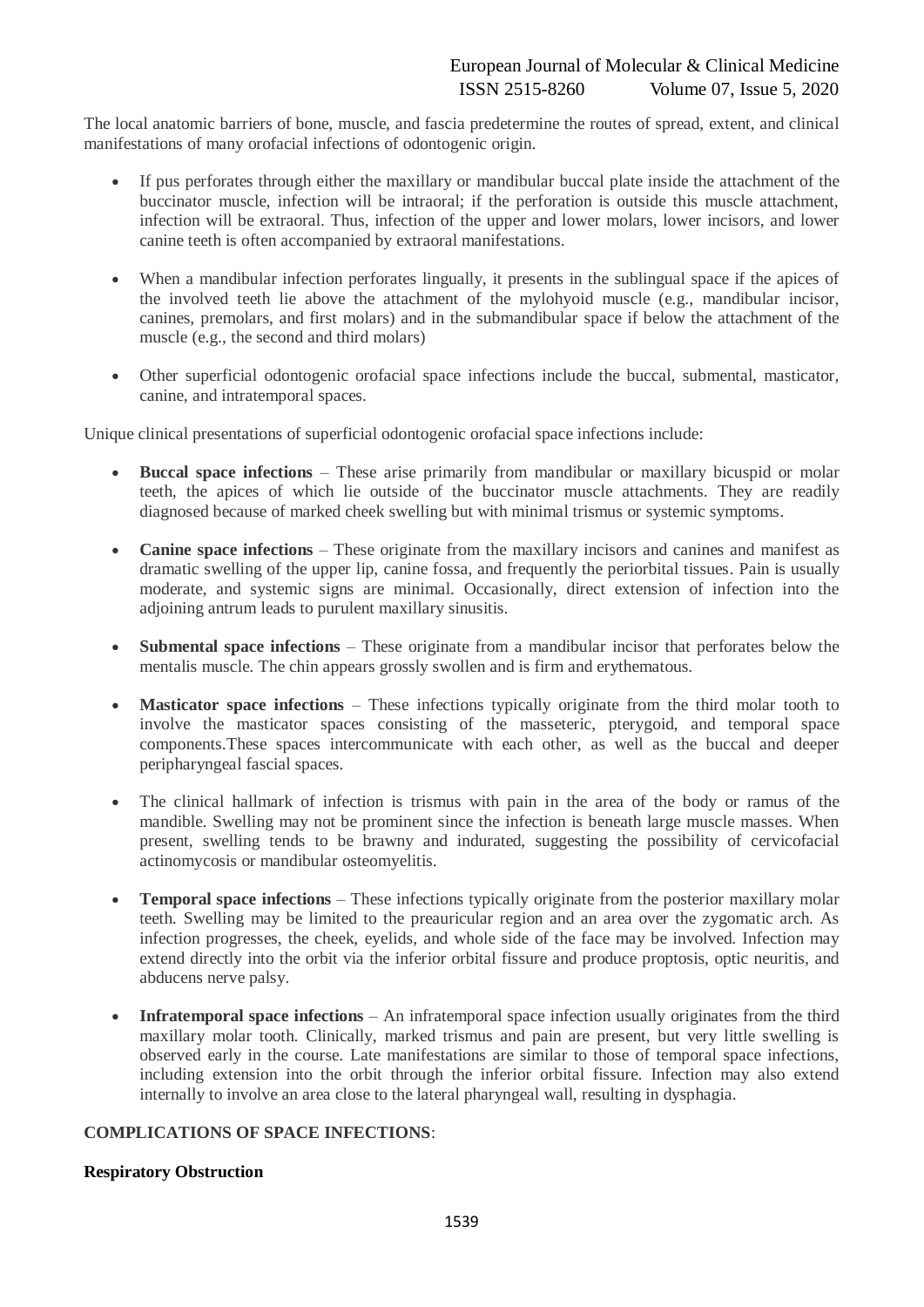This is another most concerning complication of odontogenicinfections.<sup>[15-17]</sup> Odontogenic infection may involve the spaces and lead to airway obstruction.Respiratory obstruction may be due toswelling of floor of mouth, trismus, edema, and abscessformation leading to narrowing and eventually to theloss of airway. Epiglottitis, peritonsillar abscess, andretropharyngeal abscess may also lead to respiratoryobstruction.

#### **Cavernous Sinus Thrombosis**

Septic CST is a rare condition<sup> $[18,19]$ </sup> Seven percent of allcases of thrombosis of the cavernous sinus are of dentalorigin. Organisms may reach the cavernous sinusfrom the face by an anterograde route along ophthalmicveins connected to angular veins, or by a retrograde routealong emissary veins connected to the pterygoid venousplexus. Contrast enhanced CT scan is useful in revealing the source of infection. If the diagnosis is not made at the right time it can become fatal in 4-7 days. Management is done with broad spectrum antibiotics and surgical intervention.

# **CONCLUSION:**

Head and neck space infections if not diagnosed early may become lie threatening. The infections of these spaces exert fatal effect by causing local airway obstruction or extension to vital areas, such as the mediastinum or carotid sheath. Though the development of stronger antibiotics and availability of dental care have reduced the fatalities and shown dramatic improvement in treating these infections there still remains a factor of risk in association with the space infections. The attention to airway maintenance,appropriate antibiotic therapy, and judicious surgicalintervention enable thehealth care professions tocontinue their remarkable progress in treating theseonce-dreaded infections. The general practitioners also play a very important role in diagnosing the classic signs of space infections early so that the further complications may be avoided.

# **REFERENCES:**

- 1. Bartlett JG, Gorbach SL. Anaerobic infections of the head and neck. Otolaryngol Clin North Am 1976;9:655–78.
- 2. Arias‑Chamorro B, Contreras‑Morillo M, Acosta‑MoyanoA,Ruiz‑Delgado F, Bermudo‑Añino L, Valiente‑Álvarez A. Multipleodontogenic abscesses. Thoracic and abdomino‑perineal extensionin an immuno competent patient. Med Oral Patol Oral Cir Bucal2011;16:e772‑5
- 3. Bali RK, Sharma P, Gaba S, Kaur A,Ghanghas P. A review of complications of odontogenic infections. Natl J MaxillofacSurg2015;6:136-43
- 4. Economopoulos GC, Michalis A, Palatianos GM, Sarris GE. Management of catheter-related injuries to the coronary sinus. Ann ThoracSurg2003;76:112-6.
- 5. Singhal P, Kejriwal N, Lin Z, Tsutsui R, Ullal R. Optimal surgical management of descending necrotising mediastinitis: Our experience and review of literature. Heart Lung Circ2008;17:124‑8.
- 6. Alsoub H, Chacko KC. Descending necrotising mediastinitis. Postgrad Med J 1995;71:98‑101.
- 7. Estrera AS, Landay MJ, Grisham JM, Sinn DP, Platt MR. Descending necrotizing mediastinitis. SurgGynecolObstet1983;157:545‑52.
- 8. Moncada R, Warpeha R, Pickleman J, Spak M, Cardoso M, BerkowA,et al. Mediastinitis from odontogenic and deep cervical infection Anatomic pathways of propagation. Chest 1978;73:497‑500.
- 9. Moriwaki Y, Sugiyama M, Matsuda G, Date K, Karube N, Uchida K,et al. Approach for drainage of descending necrotizing mediastinitison the basis of the extending progression from deep neck infection tomediastinitis. J Trauma 2002;53:112‑6.
- 10. Branstetter BF 4th, Weissman JL. Infection of the facial area, oralcavity, oropharynx, and retropharynx. Neuroimaging Clin N Am2003;13:393-410, ix.
- 11. Killey HC, Kay LW, Seward GR, Harris M, McGowan DA, editors.Orofacial infections. An Outline of Oral Surgery. Part 2. 4th ed. Oxford,Great Britain: Reed Educational and Professional Publishing Limited;1989. p. 310‑30.
- 12. Stalfors J, Adielsson A, Ebenfelt A, Nethander G, Westin T. Deep neckspace infections remain a surgical challenge. A study of 72 patients. ActaOtolaryngol2004;124:1191-6.
- 13. Muñoz A, Castillo M, Melchor MA, Gutiérrez R. Acute neck infections Prospective comparison between CT and MRI in 47 patients. J Comput Assist Tomogr2001;25:733‑41.